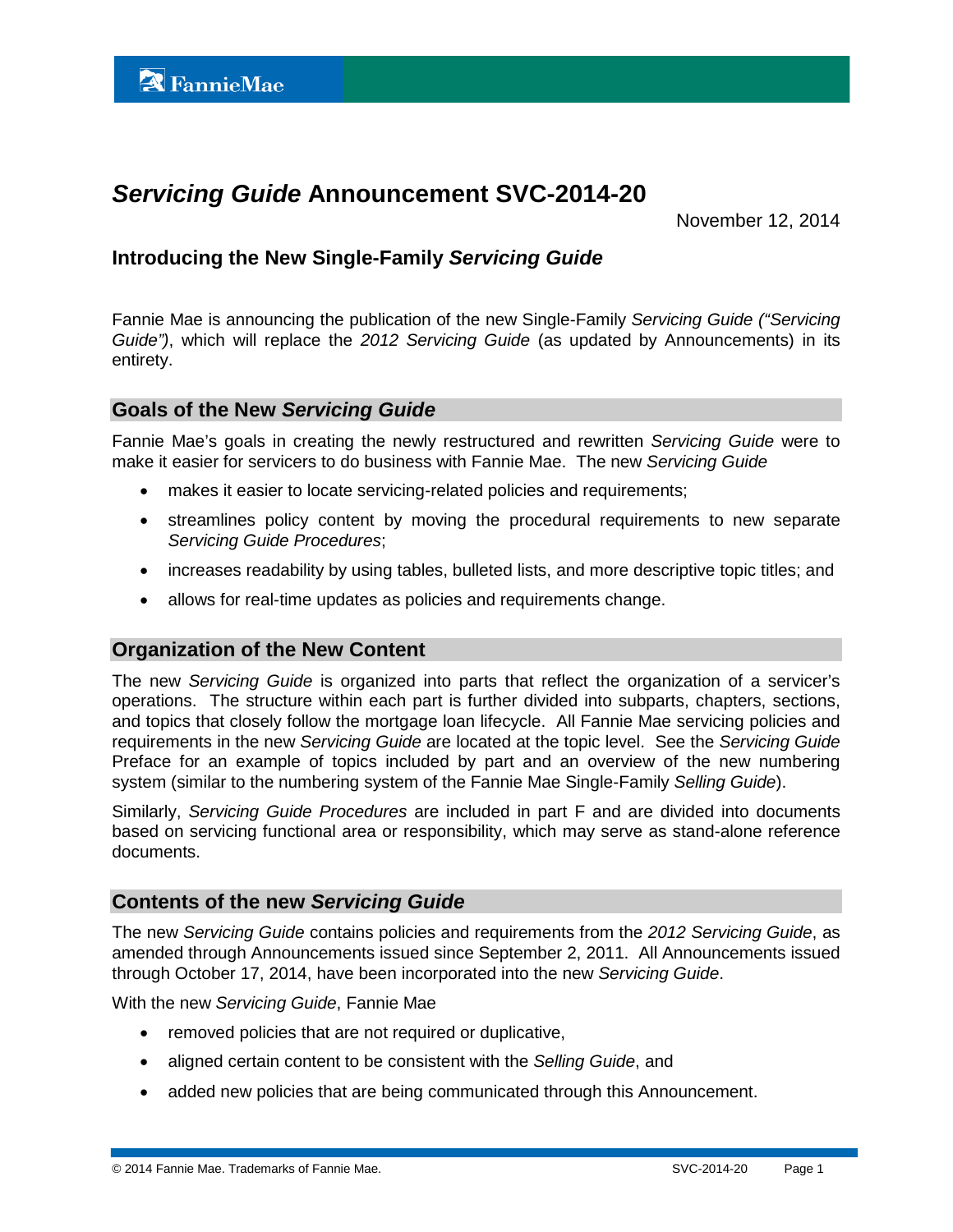#### **Policies Removed as Not Required or Duplicative**

In rewriting the *Servicing Guide*, policies and requirements that required that a servicer "should" take a specific action have been changed to "must" when required. Conversely, if the policy indicated that a servicer "should" take an action that was deemed as optional, the policy was not included in the new *Servicing Guide*.

Additionally, Fannie Mae removed most references to, or specific requirements relating to, specific laws and regulations that are duplicative of Fannie Mae's overarching requirement for a servicer to be in compliance with applicable law. For the same reason, Fannie Mae removed policies and requirements related to the servicing of ARM loans that are duplicative of obligations outlined in the Fannie Mae/Freddie Mac uniform mortgage security instruments. All references to Graduated Payment ARM (GPARM) loans have been deleted because the graduated payment period for all Fannie Mae mortgage loans has expired.

#### **Content Revised to be Consistent with the Selling Guide**

Both the Selling Guide and *Servicing Guide* are incorporated into the Mortgage Selling and Servicing Contract by reference and, as such, sellers/servicers are bound by both. For ease of reference for servicer-only entities, language has been added to the *Servicing Guide* in lieu of a cross-reference to the *Selling Guide*, where applicable. Additionally, the language in Compliance with Applicable Laws (as previously indicated in *2012 Servicing Guide* Part I, Section 305.07) was revised to be consistent with the existing Compliance with Applicable Laws language in the *Selling Guide*.

## **New Policies Incorporated through this Announcement**

In order to ensure that the new *Servicing Guide* is up-to-date with all recent policies, the following new policy updates are incorporated into the new *Servicing Guide* and communicated through this Announcement:

- removed the policies and requirements previously in *2012 Servicing Guide* Part I, Section 207.08: Substitution in Lieu of Repurchase of MBS Mortgage Loans;
- updated the policy related to the time frame required to terminate lender-placed insurance to align with applicable law;
- changed the policy related to modifications of first lien mortgage loans secured by properties where title is held in leasehold estates to indicate that the leasehold must not expire prior to the date that is five years beyond the new modified mortgage loan maturity date, unless the fee simple title will vest at an earlier date in the borrower; and
- confirmed that condemned properties may be eligible for a Fannie Mae Streamlined Modification.

#### **Other Noteworthy Changes**

- General use of the term "lender" was changed to "seller/servicer", "seller", or "servicer", as applicable.
- References to special relief provisions and foreclosure prevention alternatives are simply referred to in the new *Servicing Guide* as "workout options".
- All policies and requirements for balloon mortgage loans have been placed in the Balloon Mortgage Loan Servicing Manual.